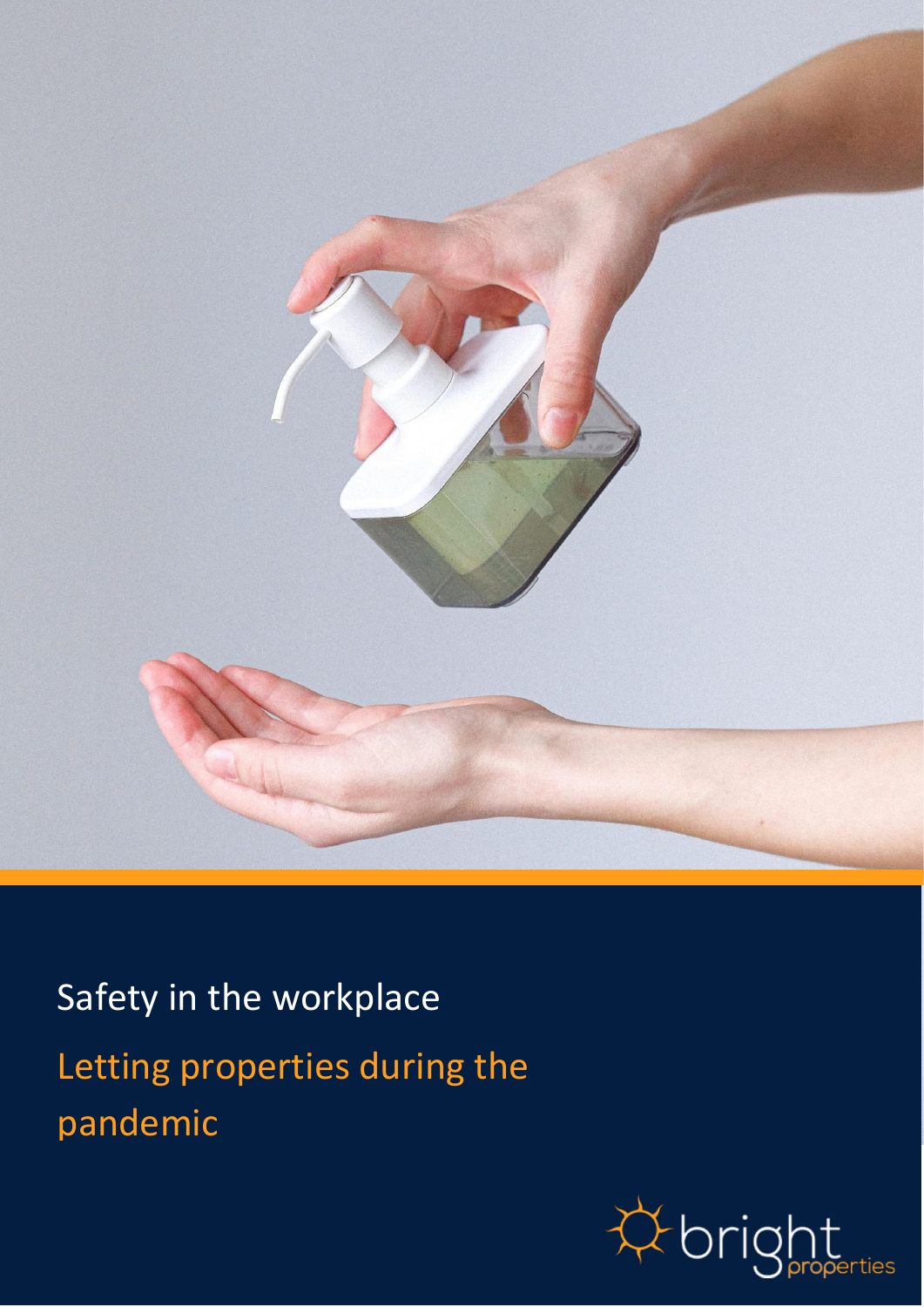

# Working in a COVID world

COVID has now been with us for some time, and we have all had to adjust the way we live our lives, on both a professional and personal level. Whilst we are all hopeful that this problem will be resolved as soon as possible, it is important to have precautions in place whilst the situation remains.

The government advice allows for the property lettings industry to continue both in terms of maintenance works and new tenancies. In this guide we will go into some of the actions which can be taken to minimise the risk to both your staff and prospective tenants.

#### Remote working

Advice remains that all those who can work from home should do so, and we would recommend this practice where possible. You will need to be sure that your agent's technology allows for work to continue seamlessly. Considerations include:

- Phone re-routing to mobile or landline allowing continued 24-hour support.
- Access to any management software
- Communication between staff continues effectively.

If your agent has retained a physical presence in their workplace, the working environment should be safe for staff and any members of the public. Below is a list of actions which could be taken:

- 2 metre spacing between desks to maintain social distancing
- Single use of desks to avoid any surface contact
- Masks if/when meeting members of the public
- Ready availability of cleaning materials both for hand washing and surface cleaning
- Minimum number of staff in office space as is reasonably possible

### Letting properties during the pandemic

As noted earlier, property lettings can go ahead during the pandemic and you are still able to find new tenants for your properties. There are several actions which can be taken to minimise any risks when organising new tenancies and they focus on reducing the need for face-to-face contact.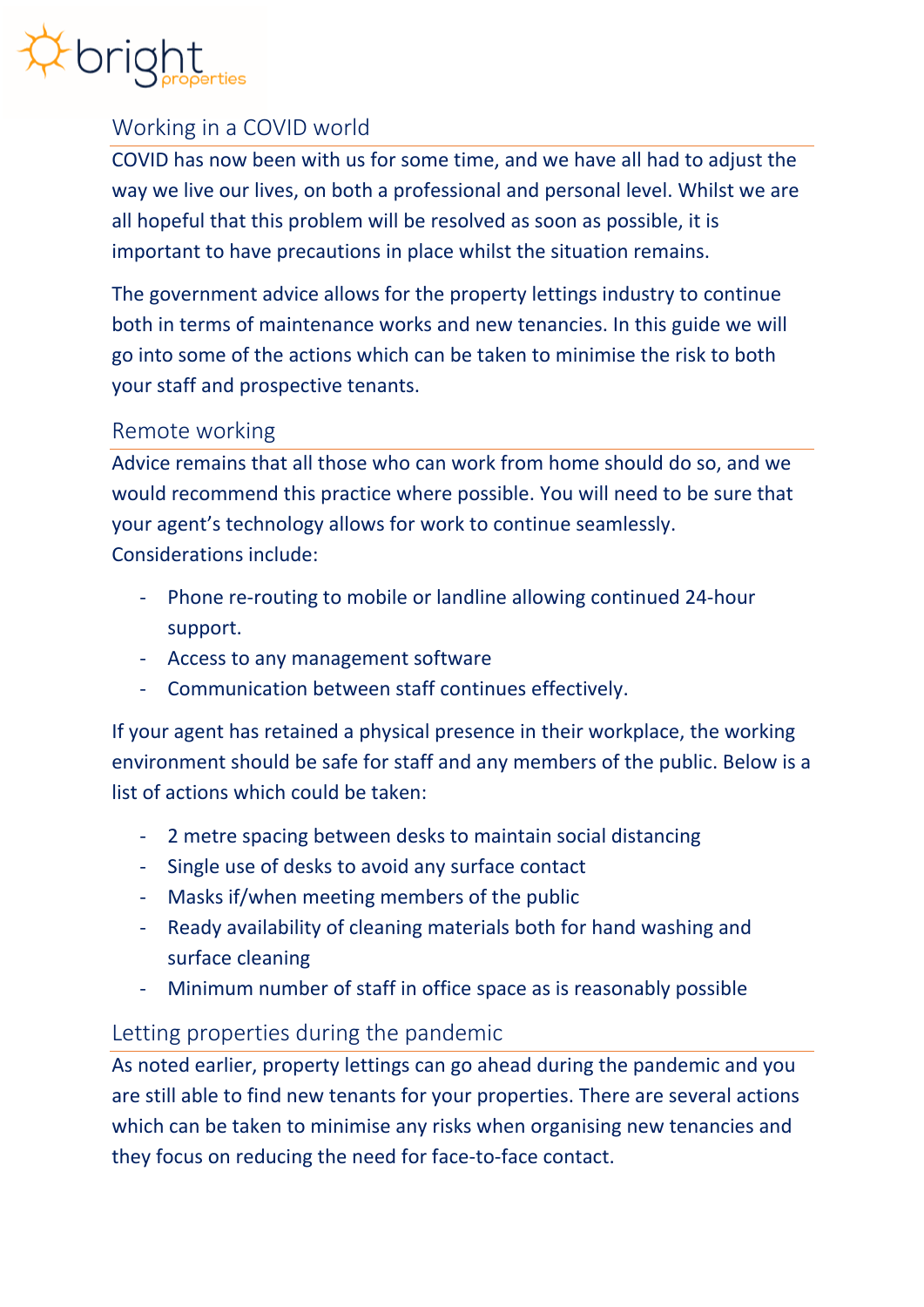

## Virtual tours

The use of virtual video tours has become more prevalent in recent years and has been further escalated by the pandemic. Whilst a well curated selection of photos can give a good basis to understand a property, a virtual tour gives an enhanced sense of space and how the property feels. This can be helpful to focus the applications you will receive on a property and reduce the number of in person visits to a property.

They further have the benefit that those are unable to make a visit due to distance or other factors, will be able to see the property in more detail than with photos. In a market such as Oxford this can be especially helpful when dealing with prospective tenants from overseas.

You may find the following guide helpful to get started with your video tour: [Link to Video Tour Guide](https://brightproperties.co.uk/wp-content/uploads/Producing-a-video-tour-FINAL.pdf)

### Pre-application forms

When contacted by potential tenants we would recommend the use of preapplication forms prior to arranging any face-to-face visit to a property. This will allow you to gather certain information about the interested party prior to the visit and can be useful tools regardless of the pandemic. The information gathered in these can be split into three main categories:

- **General information:** This will relate to rental preferences such as move in date, tenancy duration, special conditions (e.g. pets) as well as information about the tenant. Tenant details suggested would include name, email, phone number and current address, which are useful both for contacting potential tenants as well as for security.
- **Financial status**: Gathering information on finances at this point may feel presumptuous, however experience shows that this can be important to minimise issues with affordability checks down the road and avoids potentially arranging visits for tenants who would not able to rent a property. The generally used affordability check is a combined annual salary of above 30 x monthly rental income.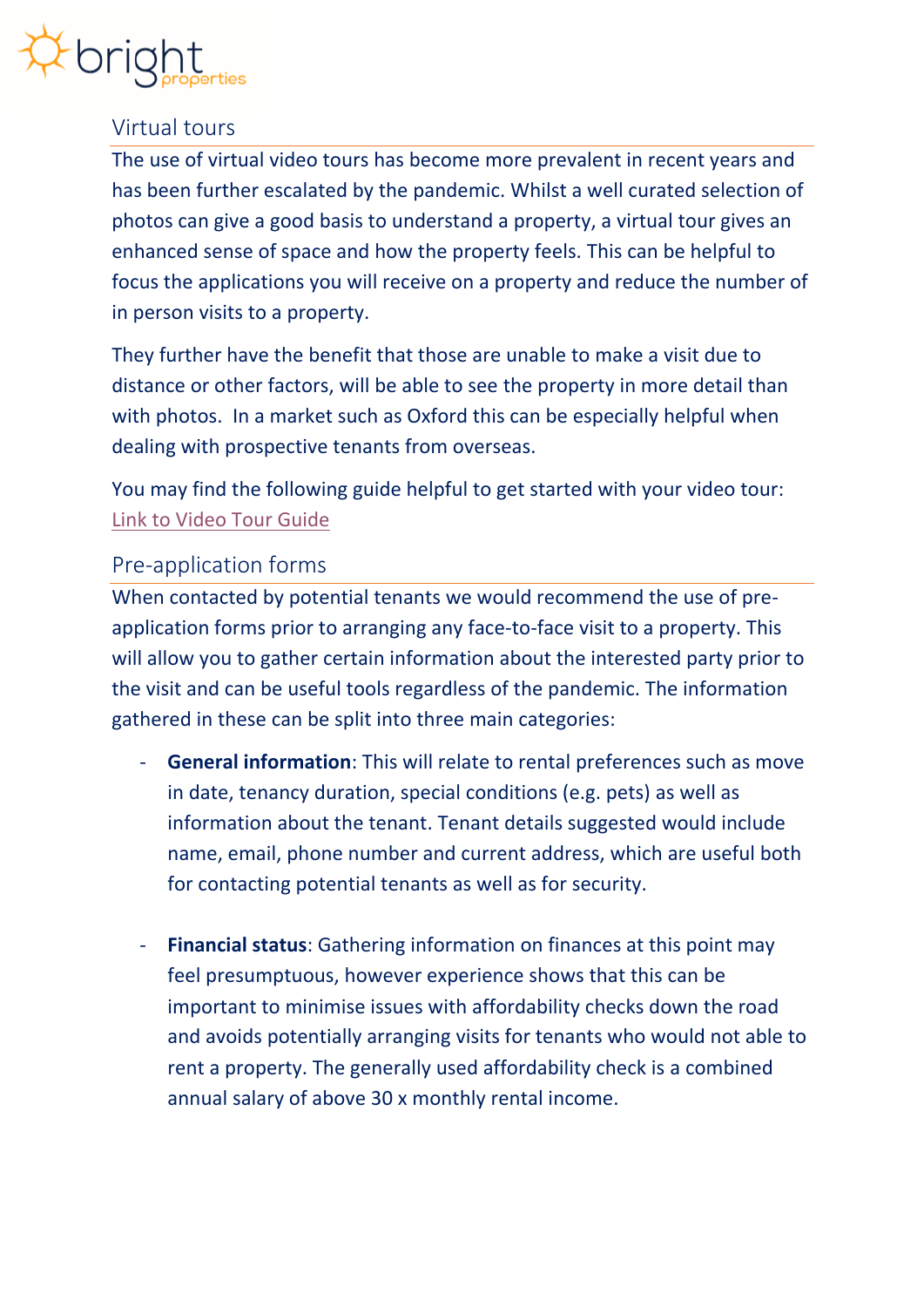# $\approx$  bright

- **COVID disclaimer:** If you do find yourself agreeing to arrange a visit with a prospective tenant, it is recommended to ensure that they are not currently unwell with COVID or with COVID related symptoms, and that they are nor currently awaiting a COVID result for themselves or anyone else in their household.

## Undertaking property visits

The previous steps are designed to minimise the number of property visits you complete; however it will still be necessary and appropriate to undertake these for interested parties. You should take the following actions to ensure the safety of yourself, any current tenants and prospective tenants:

## General property visit safety

- If property occupied, ensure current occupants are aware of visit.
- Advise colleague of property visit time, who you are meeting and when to be expected back. If going home after, we would recommend calling a colleague after the visit to confirm.

### COVID specific advice

- Ensure you wear a mask during the visit.
- Readily available hand sanitiser.
- Gloves available for visitors if they would like to use them.
- Advise occupants to be out of the property during the visit where possible.

These steps are designed minimise the risk for all involved when undertaking visits and would also be applicable for any visits to the property which are not specifically for new tenancies.

### A word on property management

The government has outlined their expectation that properties should still be kept in an appropriate condition for tenants and in a fit state of repair. As such repair and maintenance work can still be carried out if required, however you should carefully consider if this is required repairs. If it is possible to delay any work to a later date, without a delay having a further impact on the condition of the property or its habitability, we would advise on doing so.